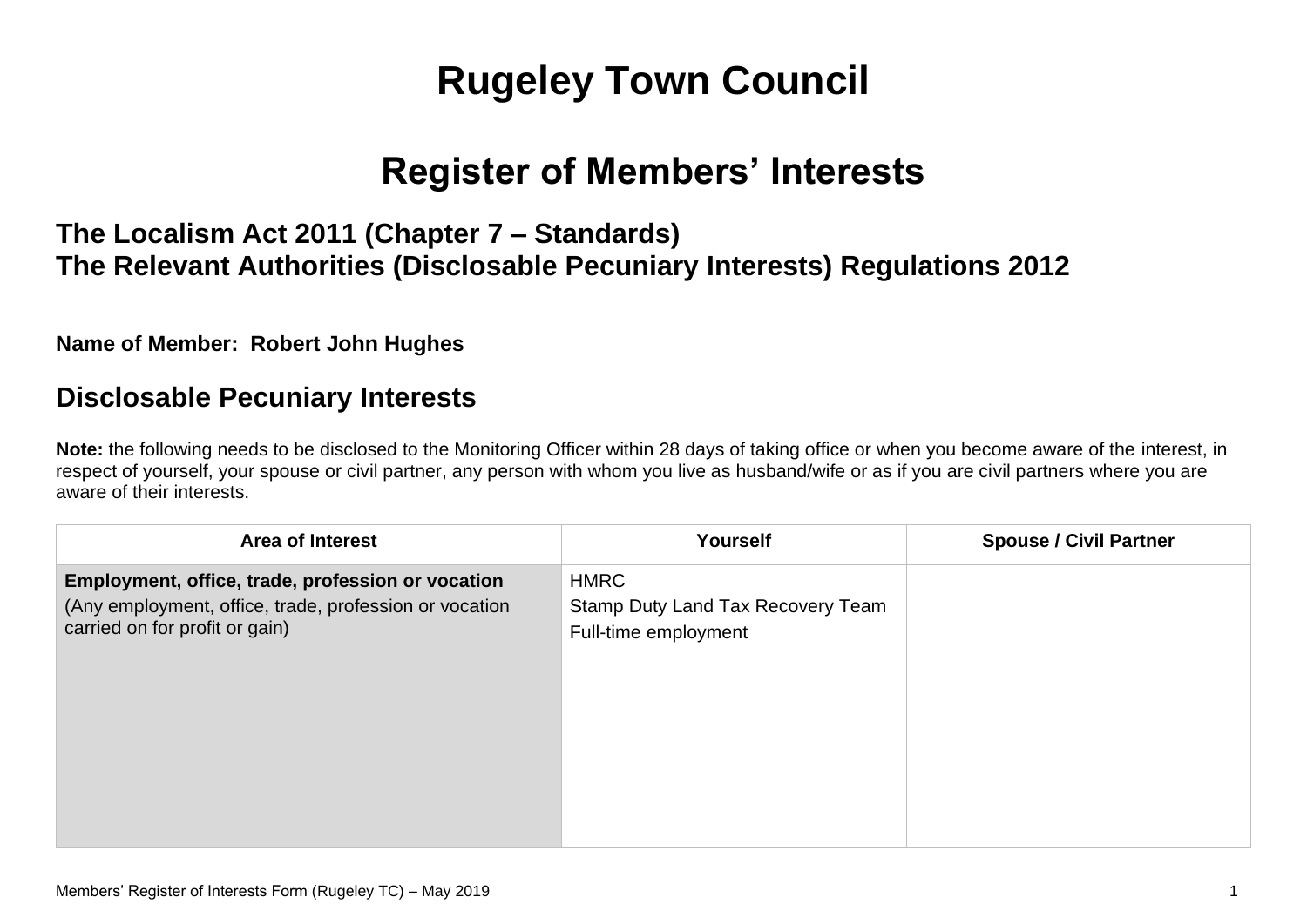| <b>Area of Interest</b>                                                                                                                                                                                                                                                                                                                                                                                                                               | Yourself                                                                                   | <b>Spouse / Civil Partner</b> |
|-------------------------------------------------------------------------------------------------------------------------------------------------------------------------------------------------------------------------------------------------------------------------------------------------------------------------------------------------------------------------------------------------------------------------------------------------------|--------------------------------------------------------------------------------------------|-------------------------------|
| Sponsorship<br>(Any payment or provision of any other financial benefit<br>(other than from the relevant authority) made or provided<br>within the relevant period in respect of any expenses<br>incurred in carrying out duties as a member, or towards the<br>election expenses.<br>This includes any payment or financial benefit from a trade<br>union within the meaning of the Trade Union and Labour<br>Relations (Consolidation) Act 1992(a). | <b>Donation from local Conservative</b><br>Association as outlined in election<br>expenses |                               |
| <b>Contracts</b><br>(Any contract which is made between the relevant person<br>(or a body in which the relevant person has a beneficial<br>interest) and the relevant authority -<br>under which goods or services are to be provided or<br>(a)<br>works are to be executed; and<br>(b) which has not been fully discharged.                                                                                                                          | N/A                                                                                        |                               |
| Land<br>(Any beneficial interest land which is within the area of the<br>relevant authority)                                                                                                                                                                                                                                                                                                                                                          | N/A                                                                                        |                               |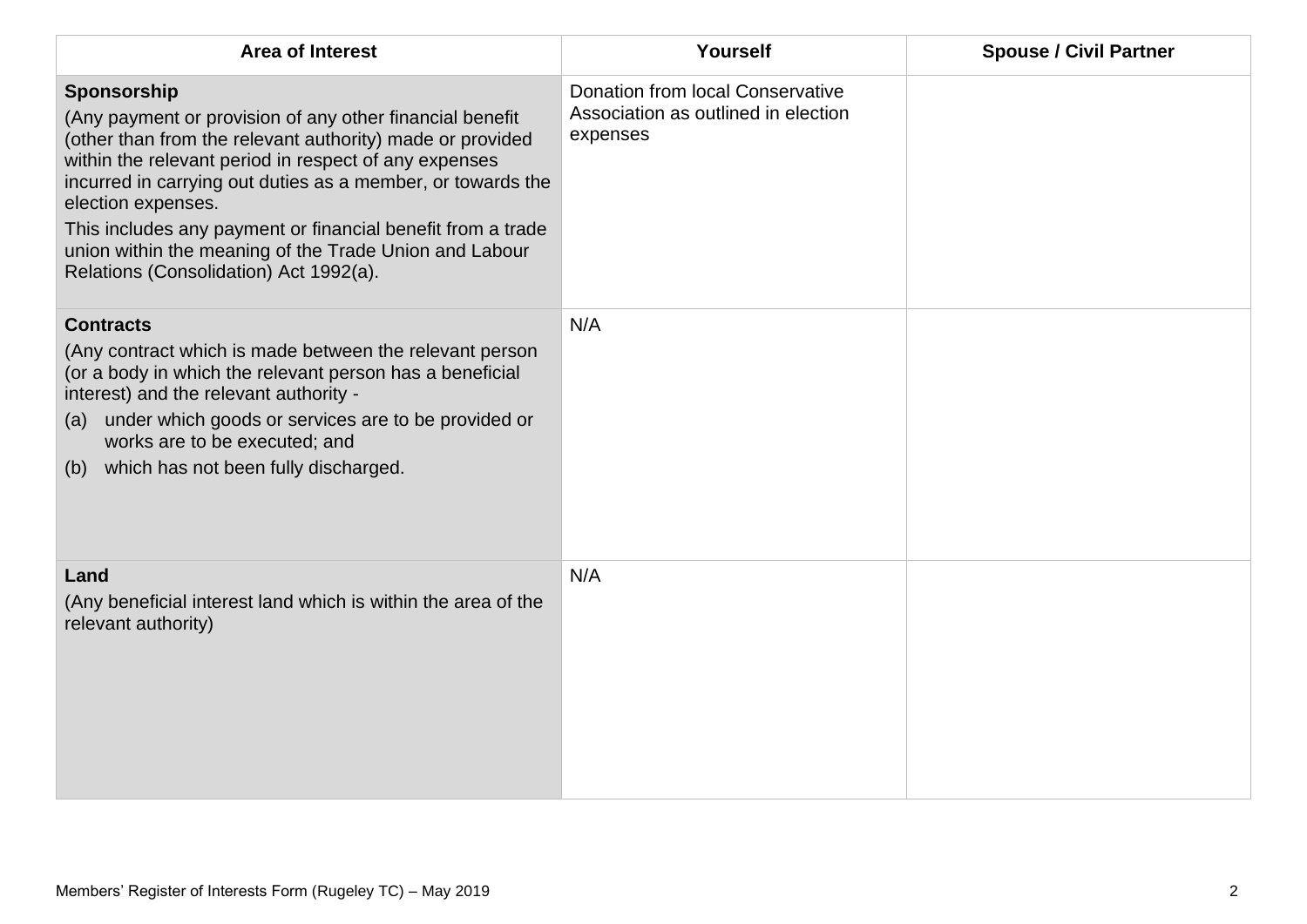| <b>Area of Interest</b>                                                                                                                                                                                                                                                                                                                                                                                                                                                                                                                                                                                                                              | Yourself                                                      | <b>Spouse / Civil Partner</b> |
|------------------------------------------------------------------------------------------------------------------------------------------------------------------------------------------------------------------------------------------------------------------------------------------------------------------------------------------------------------------------------------------------------------------------------------------------------------------------------------------------------------------------------------------------------------------------------------------------------------------------------------------------------|---------------------------------------------------------------|-------------------------------|
| <b>Licences</b><br>(Any licence (alone or jointly with others) to occupy land in<br>the area of the relevant authority for a month or longer.                                                                                                                                                                                                                                                                                                                                                                                                                                                                                                        | 70 Eaton Drive<br>Rugeley<br>Staffordshire<br><b>WS15 2FS</b> |                               |
| <b>Corporate tenancies</b><br>(Any tenancy where to your knowledge) -<br>the landlord is the relevant authority; and<br>(a)<br>the tenant is a body in which the relevant person has<br>(b)<br>a beneficial interest.                                                                                                                                                                                                                                                                                                                                                                                                                                | N/A                                                           |                               |
| <b>Securities</b><br>(Any beneficial interest in securities of a body where -<br>that body where to your knowledge has a place of<br>(a)<br>business or land in the area of the relevant authority;<br>and<br>either -<br>(b)<br>the total nominal value of the securities exceeds<br>(i)<br>£25,000 or one hundredth of the total issued<br>share capital of that body; or<br>if the share capital of that body is of more than<br>(ii)<br>one class, the total nominal value of the shares of<br>any one class in which the relevant person has a<br>beneficial interest exceeds one hundredth of the<br>total issued share capital of that class. | N/A                                                           |                               |